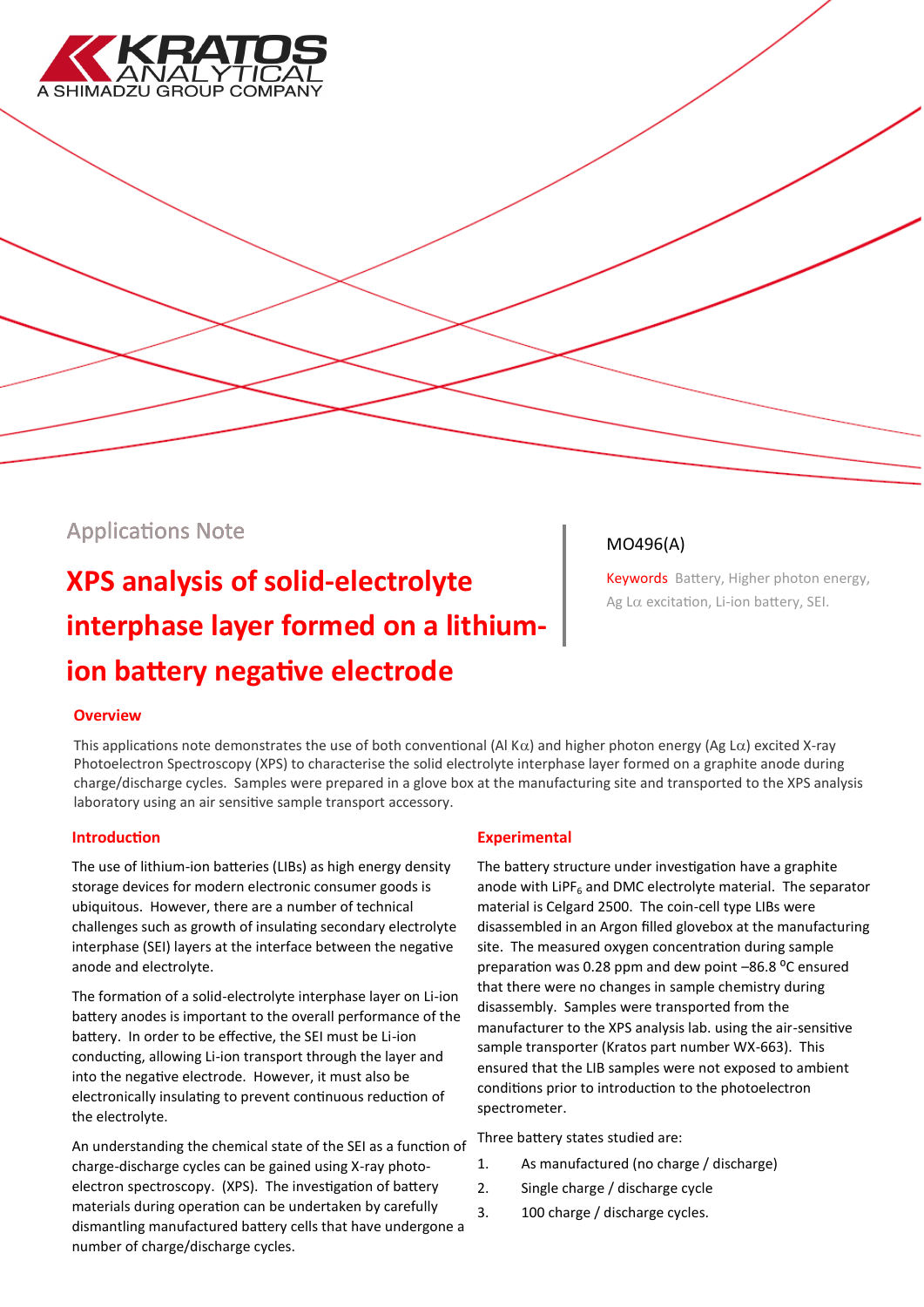

XPS analysis was conducted using the monochromatic Al K $\alpha$  and Ag L $\alpha$  excitation sources. Spectra were collected in large area (700 x 300 um) mode, ensuring best sensitivity to low cross section core level photoemission peaks.

#### **Results and Discussion**

Al K $\alpha$  excited survey spectra, shown in figure 1 were acquired from graphite anodes of the battery samples.

The photoemission peaks observed in the survey spectra indicated that electrolyte material as well as the graphitic



**Figure 1: XPS survey spectra from graphite electrode for 3 battery samples with different number of charge/discharge cycles.**

electrode were present. Quantification of the spectra showed that relative concentration of both Li and F increase and C decreases as the battery undergoes charge/discharge cycles.



**Figure 2: F 1s (top) and C 1s (bottom) narrow region scans as a function of the number of charge/discharge cycles.**

This observation is complemented by high energy resolution scans of the elements to provide insight into chemical changes resulting from the charge/discharge cycles.

From the curve-fitted F 1s spectra shown in figure 2, it is noted that even the uncycled, as manufactured battery, shows some degradation of the bound LiPF<sub>6</sub> electrolyte material to LiF<sub>x</sub>. After the single charge/discharge cycle a peak assigned to LiF is observed in the SEI layer formed at the anode. After further cycles the chemistry changes further with  $Li_xPF_y$  decomposition products of the electrolyte material included in the SEI layer.

The C 1s spectra acquired from the anode are also shown in figure 2. The C 1s envelope from the as-manufactured battery is dominated by the asymmetric graphitic peak at 284.4 eV binding energy as well as a hydrocarbon-like component at 285.0 eV. There are also several components associated with carbon bonded to oxygen, ether C-O (286.8 eV), carbonyl, C=O (287.8 eV) and ester, –O-C(=O )- (288.9 eV). After a single charge/ discharge cycle the graphitic carbon component is significantly attenuated by the organic oxygenated species. A component assigned to a carbonate group - $CO<sub>3</sub>$  (290.2 eV) is also measured, which increases further in the 100 cycle SEI layer.

Figure 3a shows the changes induced in the carbon chemistry



**Figure 3: (a) change in the carbon species identified in figure 2 relative to the as-manufactured anode surface. (b) change in the relative concentration of the LiF and Li2CO<sup>3</sup> species as a function of charge/discharge cycles relative to the graphite component.**

relative to graphite component of the uncycled graphite anode. This highlights the increase in hydrocarbon and carbon-oxygen species induced by the charge/discharge cycles. The attenuation of the graphite component suggests that the SEI layer thickness is  $ca. 8-9$  nm, the sampling depth of Al K $\alpha$  excited C 1s photoelectrons.